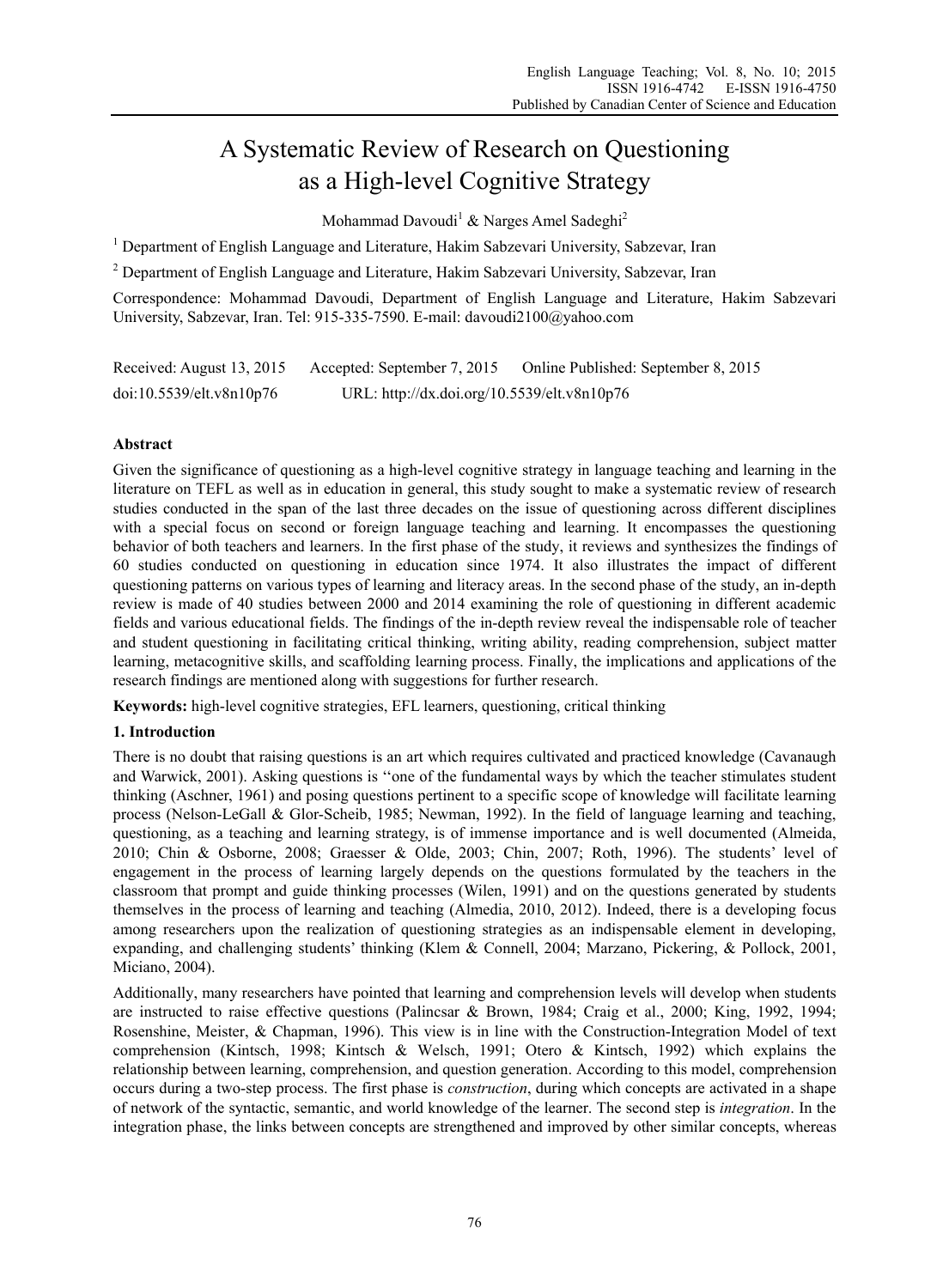dissimilar concepts lose weight in the network. During this process, gradually, the mental representation of the concepts will appear. More importantly, researchers working in the field of text comprehension draw on the role of the deep-level reasoning questions in activating mental models and concepts which in turn play a vital role in regulating comprehension. According to Craig, Sullins, Witherspoon and Gholson (2006), "when content is preceded by deep-level reasoning questions, mental models are activated which play an important role in regulating comprehension" (p. 576). Stated otherwise, the application of the deep-level reasoning questions in the course content will result in self-explaining, and learners may discern mismatches between their own mental models and the models presented by the text (Craig, Sullins, Weitherspoon, & Gholson, 2006). Even the strange, unusual and challenging questions posed by teachers in class can lead to the improvement in students' creativity and satisfaction in their sense of curiosity. This is because, as Graesser and Olde (2003) predicted, students' questions are virtually raised when a discrepancy is noticed in the process of their learning and understanding, that is, when students experience a kind of cognitive disequilibrium.

Deed (2009) asserts that strategic questions can be viewed as a pedagogical tool for students to represent, organize, communicate, and more importantly conceptualize their abstract ideas committed to their learning. Thus, it is noteworthy that any well-designed comprehension question helps students interact with the text to create or construct meaning. Furthermore, asking adequate questions at the right time and in a skillful manner will reveal enough and necessary impressions required for evaluating those answering them.

## **2. The Objectives of the Study**

The main purpose of this review is to assess the role of questioning as a cognitive process in education by means of reviewing various published empirical studies in different disciplines. To achieve this, the EPPI Reviewing System was employed to have a broad and comprehensive coverage of empirical research evidence of the use of questioning in education. EPPI-Reviewer is the EPPI-Center's comprehensive online software tool for research synthesis. It is a web-based software program for managing and analyzing date in literature review. This software has been developed for all types of systematic review such as meta-analysis, framework synthesis and thematic synthesis. In EPPI reviewing system, the review process starts with stating the research questions that will provide the framework for all the other stages. Then, based on research questions, explicit inclusion and exclusion criteria have to be developed for determining which studies will be considered and included in the review. After that, the studies are appraised against the inclusion criteria for providing a key word map. Then, for the purpose of the in-depth review, the studies are screened on thematic or chronological grounds.

## **3. Research Questions**

The major question for the keyword map, the overall thematic structure of the review process, is what empirical studies have been undertaken on the role of questioning as a cognitive process between 1990 and 2004. For the second phase of the review, in-depth analysis, we focused on only the empirical studies undertaken in association with questioning and learning process and academic achievement in general and the role of teacher and student questioning in particular. Thus, the following questions for in-depth review were posed:

1) What areas of learning and literacy are affected by questioning?

2). To what extent do teacher questioning and student questioning affect students' learning process?

## **4. Method**

Initially, the explicit criteria based on research questions were developed for determining which studies would be selected in the review. On the basis of inclusion and exclusion criteria represented in Table 1, the review process covered studies conducted on questioning from 1974 to 2015. The studies selected for the review were all in English language, used various research designs (quantitative, qualitative and mixed-method research), focused on student and teacher questioning, included both theoretical and empirical studies and covered all types of participants from elementary to advanced students. Studies that centered on assessment of questioning or focused on domains other than language learning were excluded from this review.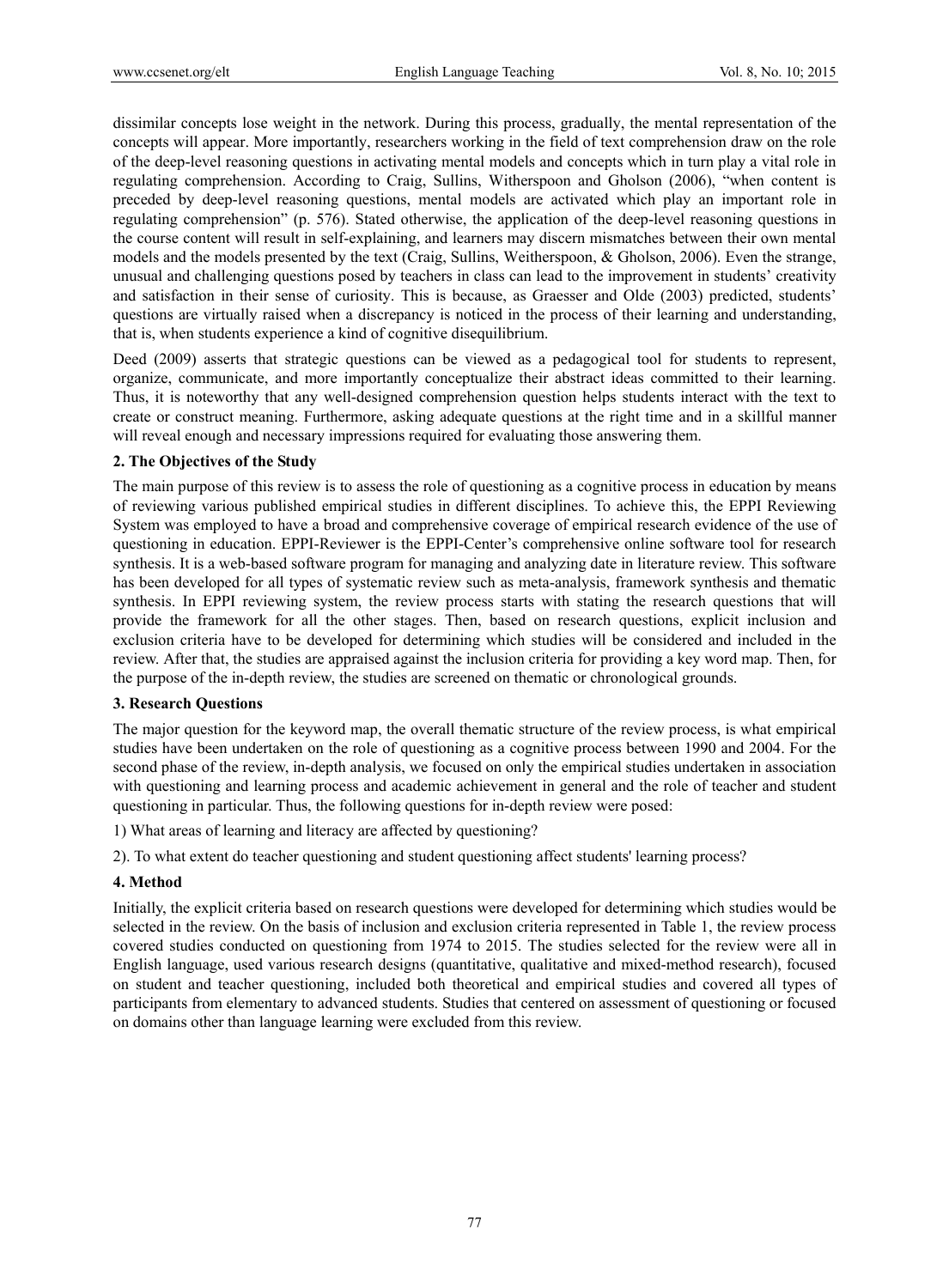| Criterion type          | Inclusion criteria                                                              |
|-------------------------|---------------------------------------------------------------------------------|
| Topic                   | Studies must be related to research questions mentioned above.                  |
| Year of publication     | Studies must have been published between 1974 and 2015.                         |
| Language of the article | The studies should be in English.                                               |
| Participants            | All types of participants from elementary to advanced students or teachers.     |
| Research design         | Various research designs (quantitative, qualitative and mixed-method research). |

#### Table 1. Inclusion criteria for the review

The application of this selection criterion resulted in the inclusion of 60 studies in the systematic keyword map. However, for the purpose of in-depth review and synthesizing the studies, the following criterion was applied. Studies were included in in-depth review if (1) they reported on the role of questioning in specific learning situations; (2) they were published between 2000 and 2014 and (3) they reported on either student questioning or teacher questioning. The second criterion yielded a total of 40 studies for in-depth review. Following that, the summaries of the findings and research methodology of these studies were synthesized and described individually under the thematic headings of critical thinking, writing ability, reading comprehension, subject matter learning, metacognitive skills, and scaffolding learning process, to provide a thorough combination of results. Moreover, for judging the weight of evidence, the appropriateness of focus of the research for answering the review question (topic relevance) and the appropriateness of the use of the study design for addressing their research questions for each study were evaluated separately

## **5. Results**

#### *5.1 The Keyword Map*

After a systematic review and extensive search of 100 studies published in the period between 1974 and 2014, only 60 studies which addressed the research questions above were identified. Key wording of the 60 studies yielded the following results: Most of the studies focused on elementary, secondary and university levels. They reported various learning and academic areas affected by questioning including critical thinking (n=10), reading comprehension (n=20), writing (n=2), subject matter learning (n=11), memory (n=1), language proficiency (n=1), metacognition (n=3), teachers' training program (n=7), scaffold learning (n=2), motivation for learning (n=1), learning of disabled students  $(n=1)$  and depth of knowledge  $(n=1)$ . The number of studies conducted in each educational sector is reported in Table 2 below.

Table 2. Studies by learning and literacy areas, study date, and education sector ( $P=$  primary,  $S=$  secondary,  $U=$ uniersity

|                               |          | 1999-1974    |          | 2000-2009      |                  |                | 2010-2014 |                |                | Total $(N=60)$ |                |   |
|-------------------------------|----------|--------------|----------|----------------|------------------|----------------|-----------|----------------|----------------|----------------|----------------|---|
|                               | P        | S            | U        | P              | S                | U              | P         | S              | U              | P              | S              | U |
| Critical Thinking             | $\theta$ |              |          | $\theta$       |                  |                |           | 4              |                |                | 6              | 3 |
| Reading comprehension         | 2        |              | $\theta$ | $\overline{4}$ | 2                | 2              |           | 2              | 6              | 7              | 5              | 8 |
| Writing                       | 0        | $\mathbf{0}$ | $\theta$ | $\theta$       | $\boldsymbol{0}$ | $\theta$       | $\theta$  | 2              | $\overline{0}$ | $\mathbf{0}$   | 2              | 0 |
| Subject matter learning       | 0        | $\theta$     | 2        |                | $\theta$         |                |           | $\overline{4}$ | $\overline{2}$ | $\overline{c}$ | 4              | 5 |
| Memory                        |          | $\theta$     | $\theta$ | $\theta$       | $\theta$         | $\theta$       | $\Omega$  | $\theta$       | $\theta$       | 1              | $\Omega$       | 0 |
| Language proficiency          |          | $\theta$     | $\theta$ | $\theta$       | $\theta$         | $\theta$       | $\theta$  | $\theta$       | $\theta$       | ı              | $\Omega$       | 0 |
| Metacognition                 | 0        | $\theta$     | $\Omega$ | $\Omega$       | $\theta$         | 2              | $\Omega$  | $\Omega$       |                | $\theta$       | $\Omega$       | 3 |
| Teacher's training program    |          | $\theta$     | $\Omega$ | $\Omega$       |                  | $\overline{2}$ | $\Omega$  |                | $\overline{2}$ | $\theta$       | $\overline{c}$ | 5 |
| Scaffolding learning          | 0        | $\theta$     | $\theta$ | $\theta$       | $\theta$         | $\theta$       |           |                | $\theta$       | 1              |                | 0 |
| Motivation for learning       |          | $\theta$     | $\theta$ | $\theta$       | $\theta$         | $\theta$       | $\Omega$  | $\theta$       | $\theta$       |                | $\Omega$       | 0 |
| Learning of disabled students | $\theta$ | $\theta$     | $\theta$ | $\theta$       | $\theta$         | $\theta$       |           | $\theta$       | $\theta$       |                | $\Omega$       | 0 |
| Depth of knowledge            | 0        | 0            | $\theta$ | $\theta$       | $\theta$         | $\theta$       | $\theta$  | $\theta$       |                | 0              | 0              |   |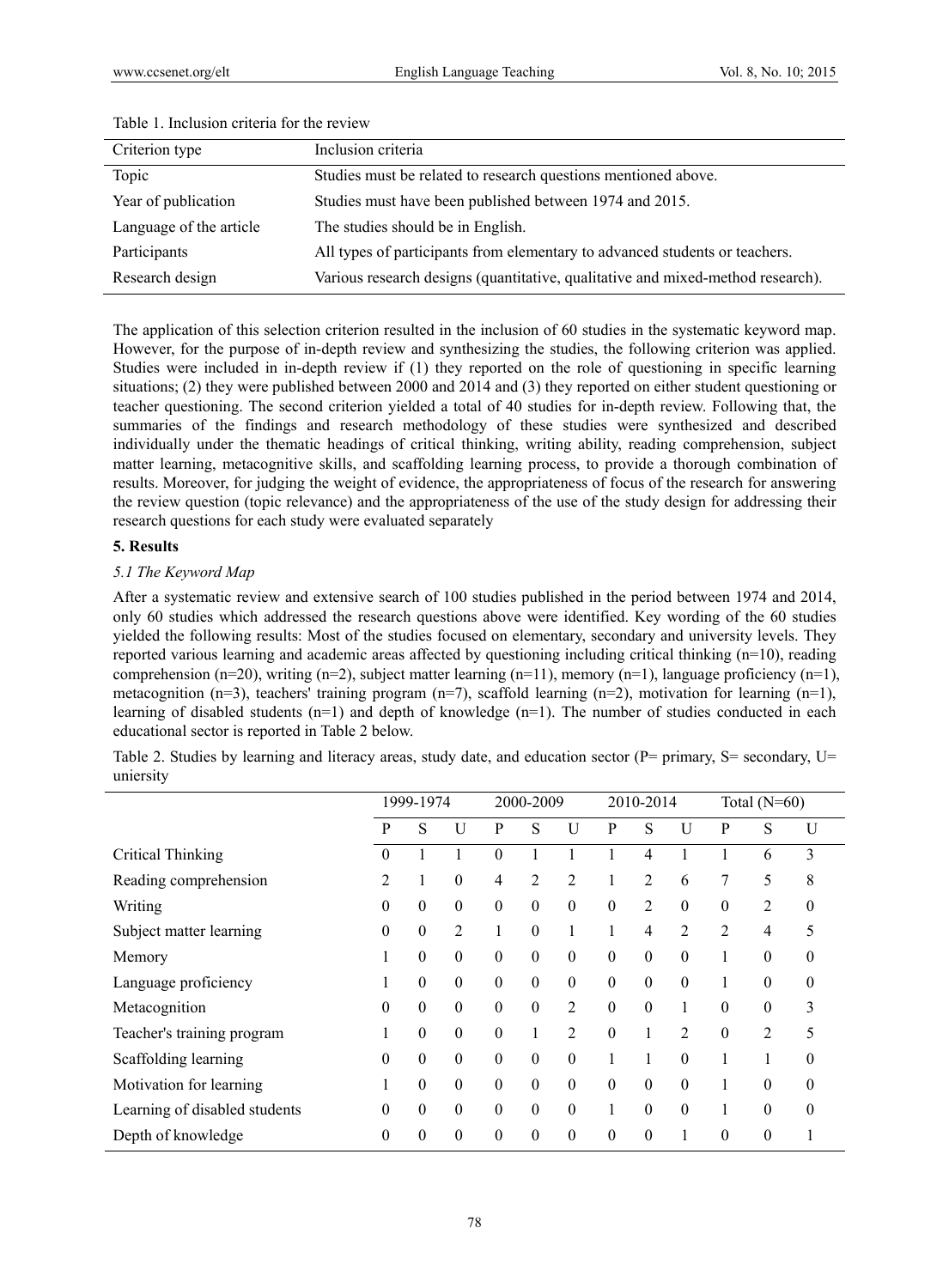From 1974 to 2014, 60 studies were conducted on questioning in education. 21 studies emphasized on the role of teacher questioning, 17 focused on student questioning and 22 did not mention the type of questioning in this regard. The studies focusing on teacher and student questioning are reported in Table 3. From 1974 to 2014, most of the studies were either quantitative or qualitative, and very few studies reported on mixed method (Appendix A). Moreover, in most of the studies, the native language of the participants was not mentioned. Although the studies related to the issue of questioning were carried out in various countries, almost 30% of studies were done in US.

Table 3. Studies by learning and academic outcome affected by teacher and student questioning from 1974 to 2014

| Teacher questioning | Students questioning | Neither of them |  |
|---------------------|----------------------|-----------------|--|
| $N=21$              | $N = 17$             | $N = 22$        |  |
| 6                   | 3                    |                 |  |
| 4                   |                      | δ               |  |
| 0                   |                      |                 |  |
|                     |                      | b               |  |
|                     |                      |                 |  |
|                     |                      |                 |  |
|                     |                      |                 |  |
|                     |                      |                 |  |
|                     |                      |                 |  |
|                     |                      |                 |  |
|                     |                      |                 |  |
|                     |                      |                 |  |
|                     |                      |                 |  |

## *5.2 In-depth Review*

After applying the second criterion for the purpose of in-depth review, 52 studies were identified which were conducted from 2001 to 2014 that shows an ongoing interest in the issue of questioning and its role in teaching and learning, but only 40 studies centered on the effect of questioning on the learning process, literacy acquisition and achievement in different academic areas. Most of these studies were conducted between 2010 and 2014.

## **6. Results and Findings**

## *6.1 Research Question 1: What Areas of Learning and Literacy Are Affected by Questioning?*

From 2000 to 2014, 40 studies were conducted to determine the role of questioning on language learning and literacy. These empirical studies were conducted across different levels of proficiency (elementary, intermediate and advanced students). The learning and literacy domains affected by questioning encompass critical thinking, reading comprehension, writing ability, subject matter learning, metacognition, teacher development, vicarious learning, scaffold learning process, dialogic literary inquiry, learning of disabled students and depth of knowledge. It is noteworthy that three areas of memory, motivation, and language proficiency which were investigated between 1974 and 2000 received little attention between 2000 and 2014 and almost no study was reported during this period. The reviewers attempted to explain and clarify these different areas in the following section. The role of questioning in each of the cognitive processes mentioned above is dealt with separately in the following section.

## 6.1.1 The Role of Questioning in Critical Thinking

Critical thinking was found to be an important area affected by questioning based on the results of 8 empirical studies from 2000 to 2014. Among them, 4 were conducted in EFL/ESL contexts. Feng (2013) illustrated the role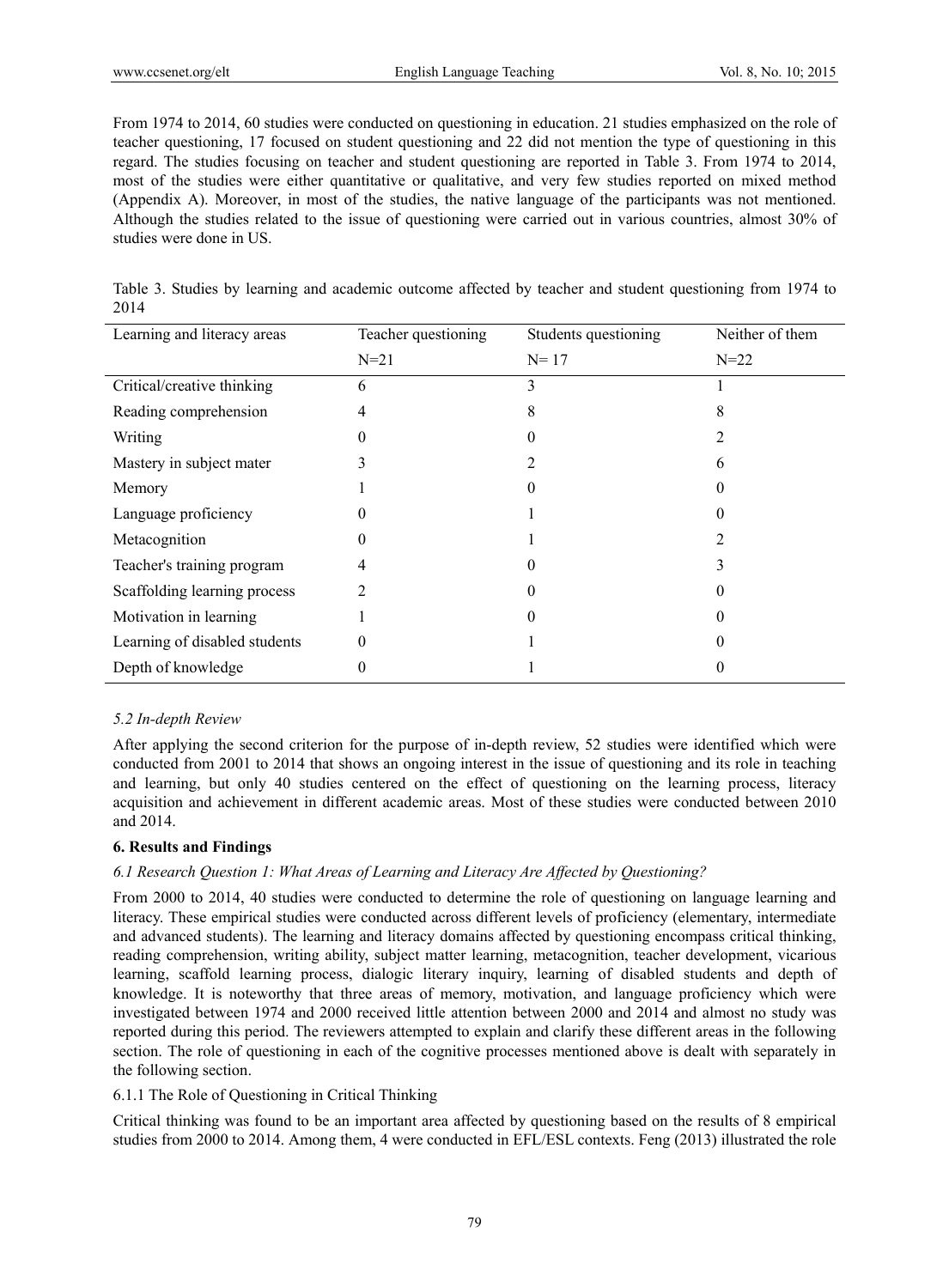of teachers' higher order questioning, that is, questions that address the top cognitive processes in Bloom's Taxonomy, i.e., analysis, synthesis and evaluation questions, in enhancing EFL students' critical thinking ability. He asserted that asking higher-order questions is absolutely necessary for the development of EFL students' critical thinking ability. Unlike Feng (2013) which elaborates on the nature of teachers' questioning strategies in enhancing higher order thinking ability among EFL students at college and university, Al-Darwish (2012) explored the use of two methods of questioning including Socratic method, which has a cross-questioning format which motivates learners to find answers to their own problems by recognizing the areas where they do not know the answer, and traditional methods in EFL students at Elementary public schools. The study was conducted with 15 female English language teachers as the participants in foreign language context in Kuwait. The results showed that, in spite of the undeniable role of Socratic method of teaching which propels learners "to challenge assumptions, expose contradiction and generate new knowledge and wisdom" (p. 82), EFL teachers disregard it due to their lack of content knowledge and appropriate instructional strategies; they prefer to appeal to a more traditional approach by asking questions that have definite answers and not going beyond the lesson.

Gonzalez (2010) provided evidence of the inappropriate nature of questions asked by teachers that do not help students to adapt problem solving strategies, think critically and monitor their learning. The study was conducted in an English secondary school through the qualitative analysis of different field notes and interviews with 12 students regarding their perception toward teachers' questioning. Students were neither given the opportunities to take responsibility of their learning, nor to organize their thinking to achieve certain goals. It was believed that the teaching style was inappropriate to achieve the intended objectives. The study encourages the application of a more student-centered approach in second and foreign language context that will lead to both higher critical thinking ability and desirable learning outcomes.

Chin's (2007) study was carried out in an EFL context but in different way in comparison with previously mentioned studies. Chin strived to find out how teachers apply questions in classroom discourse to stimulate productive and critical thinking to help students gain scientific knowledge. Six out of 36 lessons taught by six teachers who were teaching grade 7 sciences were observed. By focusing on the analysis of teacher-student interaction, the researcher introduced various questioning approaches adapted by the teachers including Socratic questioning, verbal jigsaw, semantic tapestry and framing which will provoke reflection and productive thinking in the classroom discourse. This study also used qualitative method of analysis with low number of participants similar to Al-Darwish (2012) and Gonzalez (2010).

In the same line, Godfrey (2001) confirms the finding of previous studies regarding ESOL teachers' emphasis on the use of questioning in language classroom to provide more opportunities for learners to apply critical thinking ability. This study compared the mainstream teachers with ESOL teachers in using questions to enhance critical thinking skills. Issues such as cognition-level questions, wait-time behavior, use of comprehension checks, confirmation checks and clarification request, and also the length, syntactic complexity and cognitive level of students' responses were used as comparison criteria. After observing two advanced ESOL reading/writing classes, it was revealed that while mainstream teachers highlighted fostering critical thinking only in low-level writing classes, ESOL teachers believed in enhancing critical thinking ability even in a more advanced writing classes. Similar to previous studies in ESL/EFL context mentioned in this review, this study also applied qualitative approach to data analysis and only the behavior of four ESOL teachers were observed.

In order to determine the difference between questions asked by ELT students with higher and lower critical thinking ability, Seker and Komur (2008) aimed at investigating the questioning behaviors of 53 second-year students of English language teaching in Turkey. Upon finishing the calculation of students' critical thinking scores by the use of Ennis-Weir Critical Thinking Essay Test, the students were asked to produce five questions about a text. The results indicated that higher critical thinking score group asked questions out of curiosity to remove uncertainties and to seek novel ideas.

Almeida (2010a) focused on the development of the critical and creative thinking in secondary education through questioning in different disciplines. Three teachers including a Portuguese teacher, a philosophy teacher, and a chemistry teacher together with their students (n=56) formed the sample of this study. The researcher attempted to investigate the role of both teacher's and student's questions in classroom interaction to see the relationship between the questioning patterns in the classroom and the teaching strategies. Through qualitative approach, the study showed that teachers who teach different disciplines apply distinct questioning patterns. The philosophy teacher asked fewer questions but more cognitively demanding ones that promote more interactive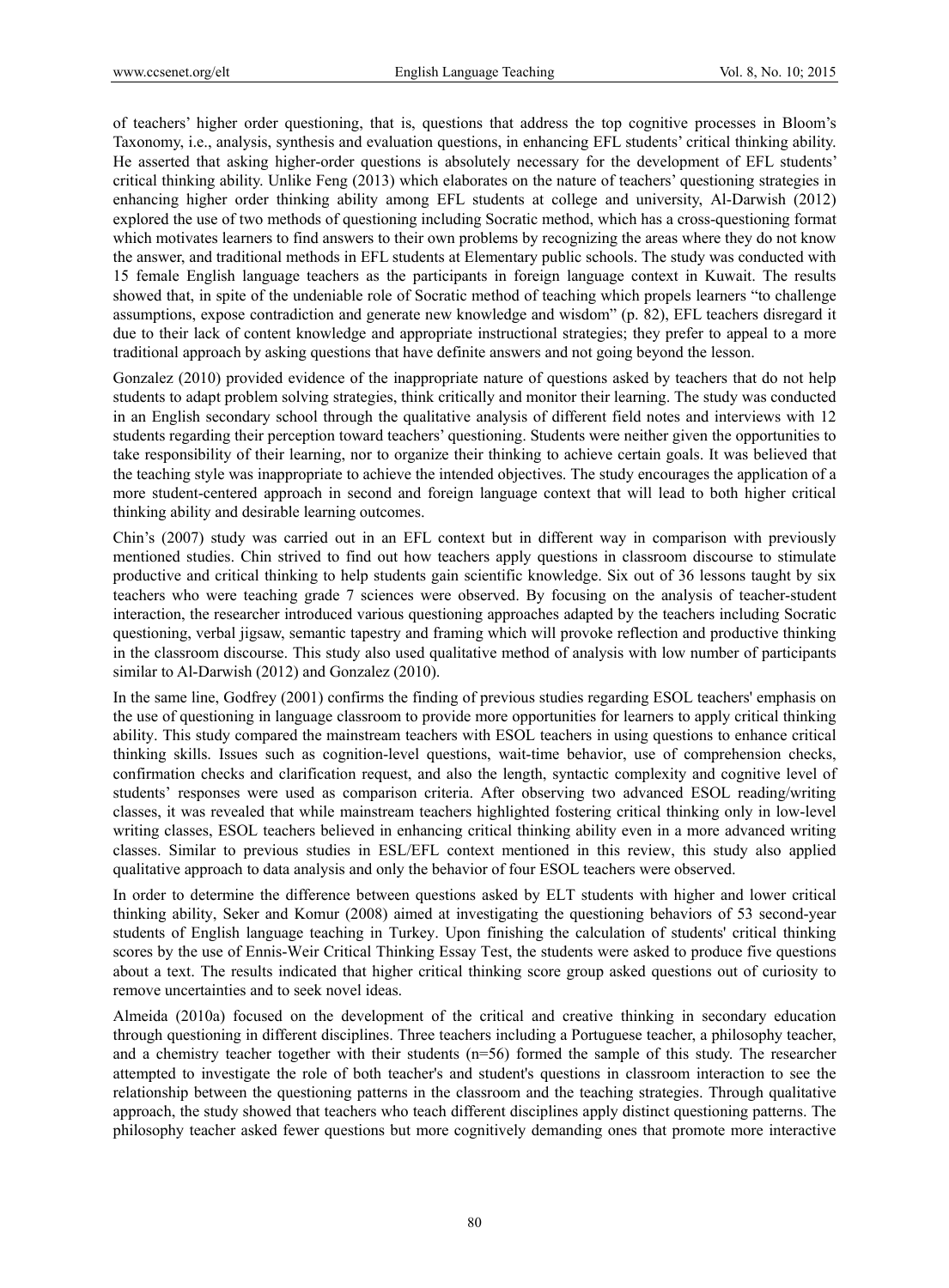learning environment which in turn encourage reflection and critical thinking. Unlike the philosophy teacher, the chemistry teacher applied a *fact-based questioning* strategy requiring little divergent thinking. The Portuguese teacher also applied more low-level questions, specifically fact-based questions that would hinder creativity. The study concludes that teachers can question and criticize if the teaching strategies are in harmony with teachers' personality traits, if they are based on the content and aim of the class or even if they are discipline-dependent.

With respect to the application of questioning to foster critical thinking, Pate and Miller (2011), using an experimental design, aimed at investigating the effects of regulatory self-questioning on students' electrical circuit theory test score. Although this study did not measure the role of questioning in critical thinking directly, it investigated students' problem solving ability which requires a high degree of critical thinking skill. The results indicated that students in regulatory self-questioning group (79%) scored 80% or better than students in control group (53%). This study employed an experimental design to look at the effect of questioning on problem solving activities with a population of 68 students from four secondary-level schools in Iowa. However, the findings are under question since the study used a randomized posttest-only deign which lacks pretest to homogenize students based on problem solving abilities and thus the significant difference between control and experimental group would not be valid.

The relationship between teacher questioning and respected areas of critical thinking is represented in Figure 1, and the relationship between student questioning and respected areas of critical thinking is illustrated in Figure 2.



Figure 1. The relationships between teacher question and areas of critical thinking



Figure 2. The relationship between student question and areas of critical thinking

6.1.2 The Role of Questioning in Reading Comprehension

From 2000 to 2014, 11 studies (5 in EFS/ESL contexts and the rest in other disciplines) were conducted in relation to the effect of questioning on cognitive reading comprehension skills and oral reading comprehension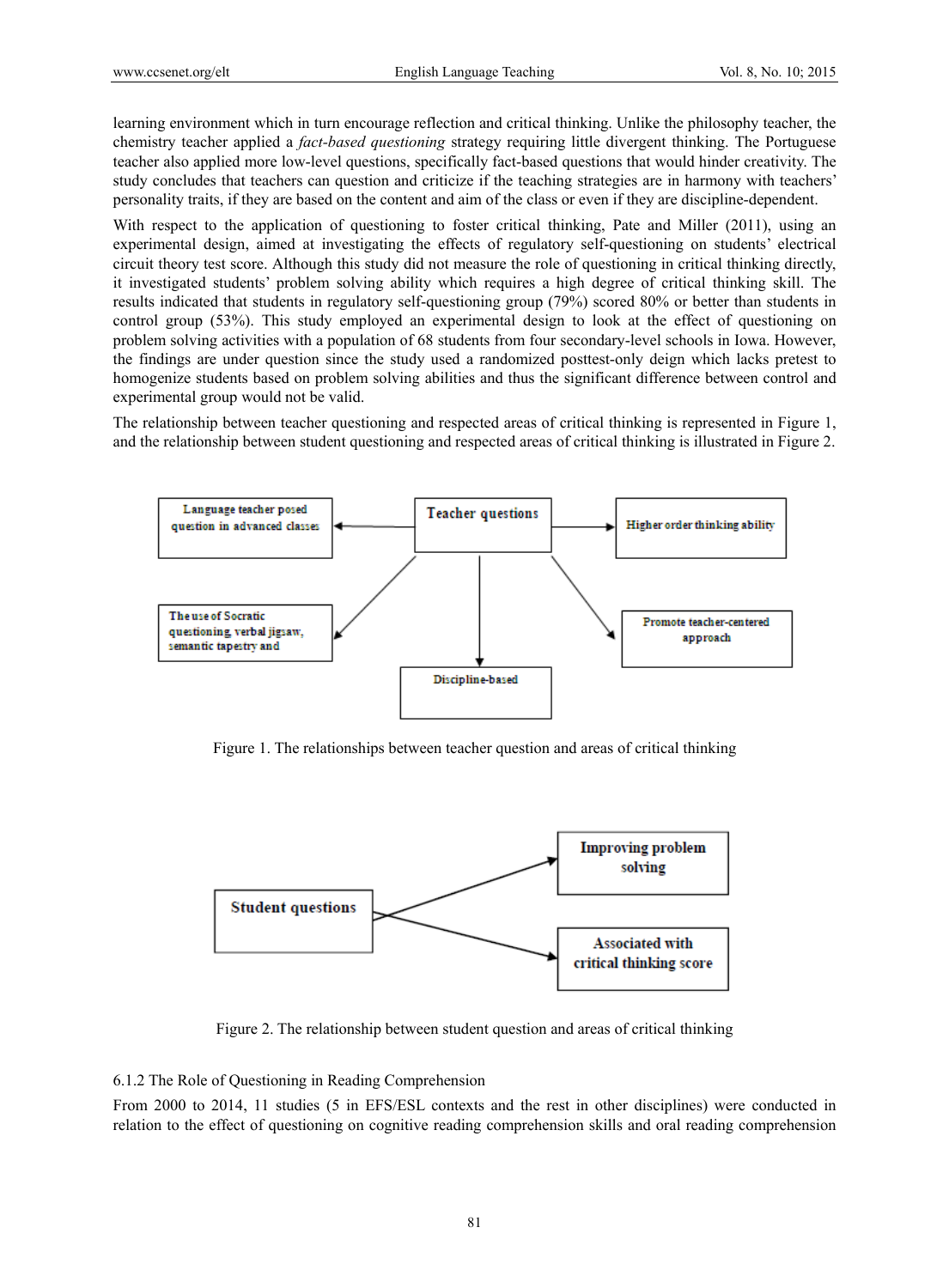proficiency as well. Indeed, 32% of all the studies of in-depth review regarding the effect of questioning are related to reading comprehension as an important literacy area. Taylor, Alber and Walker (2002) indicate that self-questioning is influential for improving reading comprehension. They investigated the effect of self-questioning on six graders with learning disabilities who enrolled in public elementary school in Mississippi. Only five male and female students participated in this study. The study illustrated that students with learning disabilities can use self-questioning strategies to have an improved reading comprehension.

Taylor, Alber and Walker's (2002) study is in contrast to the results of Miciano (2002). Through an experimental study, he sought to find out the role of self-questioning as a reading strategy in improving comprehension of prose texts in English, a second language for Filipinos. After comparing the performance of 47 students who were given a 50-item proficiency test in English in both control and experimental group, the researcher found that there was no alignment between self-questioning and comprehension of a prose text in English. In fact, he showed students' incapability in deep text processing and their weaknesses to ask strategic questions which require the students' detection and comprehension of the main ideas within the text.

Akkaya and Demirel (2012) also proposed that achieving an effective reading ability is closely associated with questioning strategies posed in pre-reading, during-reading and post reading activities. Their study reported that the low-level comprehension questions asked by students will not help their comprehension process thoroughly. Thus, with the purpose of identifying the cognitive level of questions that teacher candidates asked during reading process, the study was conducted with 1080 teacher candidates at a Turkish university. Through the application of quantitative analysis, the study showed that most of the participants formulated questions at the comprehension level and ignored posing questions at the higher cognitive levels of synthesis and evaluation. The reason underlying these results may be explained in the light of Taboada and Guthrie's (2006) study. They supposed that student questioning is responsible for a large amount of variance in students' reading comprehension. Thus, they asked 360 students from grade 3 and 4 to pose questions about specific texts in ecology. After coding students' questions to a four-level question hierarchy, the authors found that low- and high-level questions were associated with low and high levels of conceptual knowledge obtained from the text and thus highlighting an indispensible relationship between questioning levels and reading comprehension.

Addressing the notion that different forms of questions elicit different levels of comprehension, Day and Park (2005) presented a classification of question types. According to their classification, comprehension consist of literal comprehension, reorganization, inference, prediction, evaluation and personal response and that the forms of questions that can be seen as a checklist for language teachers are yes/no questions, alternative questions, true or false questions, wh-questions and multiple-choice ones.

Eason, et al. (2012) explored the relative importance of different factors that influence readers' reading comprehension. They added that readers' level of comprehension can vary according to the text and question types and that semantic and syntactic awareness, inference, planning or organizing all are tied to reading comprehension. The researchers aimed at examining the extent to which different cognitive skills facilitate performance on various types of texts and questions. To achieve this, they compared the performance of 10-14-year old children in comprehending narrative, expository, and functional texts. The findings illustrated the contribution of higher order cognitive skills such as reasoning, inferencing and elaboration to comprehension of more complex text and question types. At the end, they concluded that higher-order cognitive skills are the principal components of reading comprehension for later elementary and middle school students.

Following the idea that explicit teaching of comprehension strategies used by skilled readers helps readers to formulate their own questions about text, Parker and Hurry (2007) attempted to investigate the extent to which comprehension strategies are taught explicitly in 51 London classrooms. Qualitative analysis of interviews and observations showed that the most frequent and dominant strategy used was *direct teacher questioning* which determined more predictable answers, and also demonstrated the passive role of students in formulating any relevant questions. In the same line, Marzola (1988) proposed the teaching of the questioning strategies employed by good readers to poor readers in order to improve their comprehension before, during and after reading. He accentuated the influential role of three questioning strategies for primary students including Question-Answer Relationship, Request, and Reciprocal Teaching.

Another questioning technique proved to have influence on reading comprehension is Questioning the Author technique (QtA). Questioning the Author teaches students to grapple with the ideas while they read, to dig in and make sense of the ideas as they encounter them in the text. In Questioning the Author, students use three sources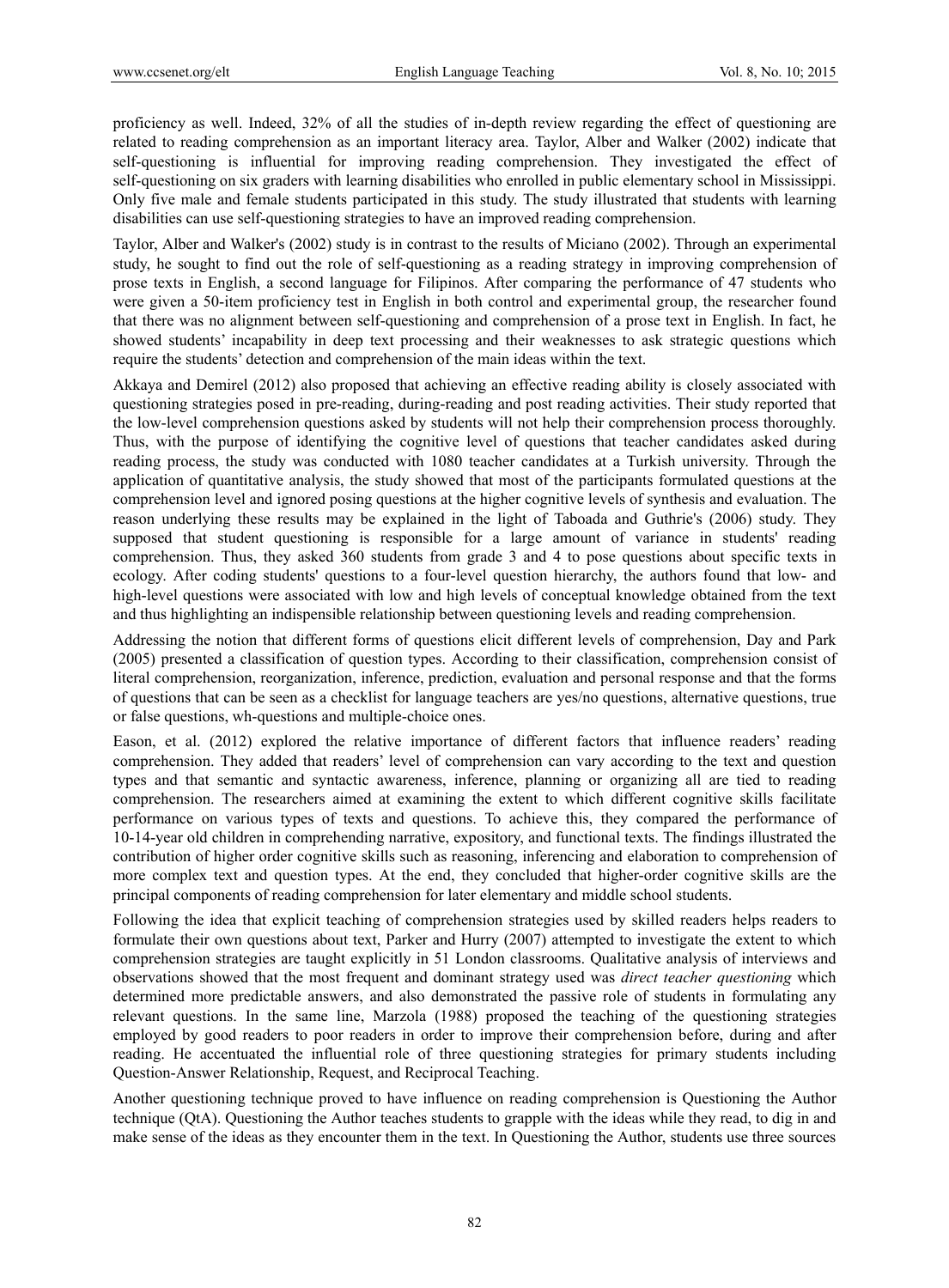to build understanding: Texts, queries and discussion. Baleghizade (2011) is one of the research studies that attempted to examine the effect of QtA technique on reading comprehension of EFL students. In this study, 98 adult students were assigned to experimental and control groups and those in experimental group received training in QtA technique. The results showed that the trained learners achieved higher scores than the other group. Indeed, the author suggested that it is an effective strategy to encourage learners to generate their own questions about text instead of applying a traditional approach of teaching reading via memory and comprehension questions.

The results of these studies were confirmed by Dorkchandra's (2013) study. He conducted a quasi-experimental study to investigate the effect of a question generating strategy on EFL reading comprehension and on their ability to use English tenses. After assigning 40 participants to control and experimental group, the learners in experimental group received a treatment during which they were taught to generate questions. The results indicated that question-generating strategy instruction helped students to both improve their reading comprehension level and use of English grammatical tenses. In the same vein, through conducting an experimental design with four students with learning disabilities and limited language proficiency, Barrera, Liu, Thurlow, and Chamberlain (2006) showed the influence of chunking and questioning aloud to improve reading comprehension of English language learners with disabilities. The findings indicated that chunking and questioning aloud strategy improved reading achievement of ELLs with learning disabilities when used in an individualized setting. The relationship between student questioning and areas of reading comprehension is depicted in Figure 3.



Figure 3 The relationship between student questioning and the areas of reading comprehension

## 6.1.3 The Role of Questioning in Subject Matter Learning

Between 2001 and 2014, 8 studies including Chang (2011), Cardoso and Albergaria-Almeida (2014), Meng, Zhao and Chattouphonexay (2011), Adedoyin (2010), Coutinho and Almeida (2014), Campbell and Mayer (2009), Kira et al. (2013), and Craig and Cairo (2005) were conducted on the role of questioning behavior in enhancing learning, thinking and teaching of subject matter. Meng, Zhao and Chattouphonexay (2012) assert that although content-based instruction has been viewed as an essential part of English language teaching planning in the US k-12 education, few studies have looked at the content-based classroom. Recognizing this shortcoming, they attempted to explore the types and functions of questions applied by teachers in content-based instruction (CBI). By focusing on 16 grade-three students and only one teacher who taught science in English and the use of observations and interviews, the researchers found that in content-based instruction, display and referential questions were the most frequently used question types used by teachers. Display questions ask the respondent to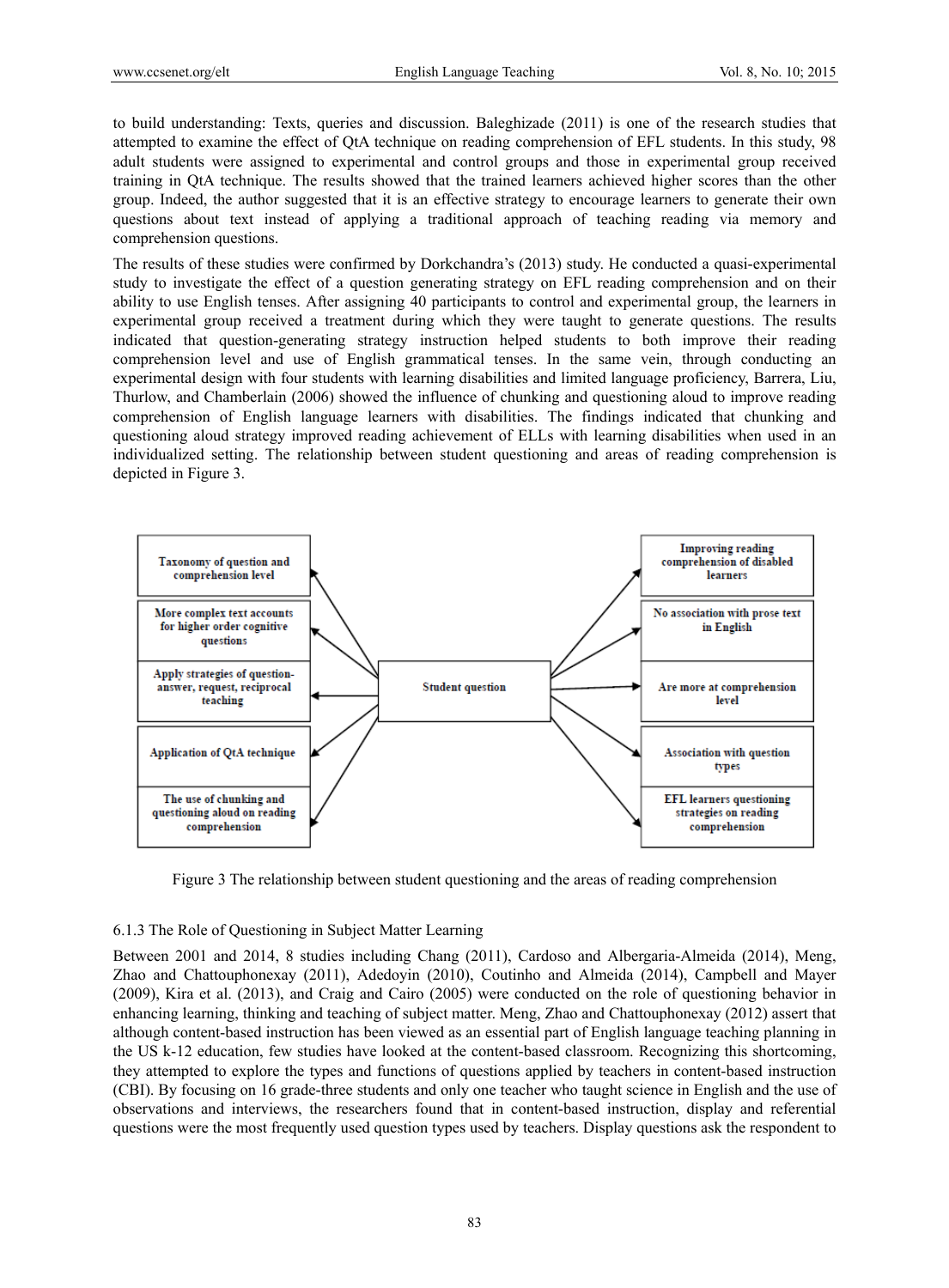display knowledge already known to the questioner, and referential questions request information not known by the questioner. However, in the case of teaching and learning, the most dominant type of question was *display question* used for the purpose of eliciting information or checking learners' understanding.

Similarly, Campbell and Mayer (2009) stated that question asking is an effective approach to engage students during the college lectures and improving their learning. Through an experimental design, the researchers illustrated that students in experimental group who received 25-slide PowerPoint lecture in educational psychology with inserted multiple-choice questions outperformed the control group who received lectures through only statements and not corresponding questions on a retention test. Likewise, Chang (2012) asserted that several previous studies investigated the use of questions to improve learning academic lectures. However, he added the paucity of research regarding the issue of how professors from different disciplines use distinct forms and functions of questions. After comparing various linguistic features of three academic disciplines including Humanities and Art (HA), Social Sciences & Education (SS), and Physical sciences and Engineering (PS), the study revealed more commonalities rather than differences across disciplines.

Adedoyin (2010) also investigated the role of questioning in learning subject matter and content with special focus on learning and achievement in mathematics. This study was merely quantitative in which 471 students were asked to complete a Likert scale questionnaire consisting of the statements about how they perceived the role of their teacher's questions in their own achievement in mathematics. The results amplified the students' negative impression on the effect of teacher classroom questions in their mathematics achievement. This study is in contrast with previous studies in which the positive effect of teachers' questions on learning academic content and disciplines were proved.

Craig and Cairo (2005) examined the influence of application of QUILT (Questioning and Understanding to Improve Learning and Thinking program in mathematics achievement. QUILT is a framework consisting of five stages: (1) question preparation, (2) presentation of questions, (3) prompting, (4) processing of student responses, and (5) reflection on questioning practice. In this study, 28 elementary school teachers were trained to use QUILT as a teaching and learning strategy in instructing mathematics. By observing the mathematics instructional sessions, the researchers found that teachers implemented only some QUILT questioning behaviors. The findings indicated that a well-controlled, randomized control trial is needed to examine the efficacy of QUILT as an effective instructional technique.

By emphasizing the significance of questioning in fostering achievement in different content areas, Cardoso and Almeida (2014) designed and implemented Science-Technology-Society (STS), which stands for a wide range of materials which use contexts and applications as a starting point for developing an understanding of scientific ideas to promote learner questioning in the study of photosynthesis. Although the results revealed that, by implementing STS strategy, students tended to ask a large number of low-level questions which include questions at the level of knowledge, memory and integration, through practical activity on florescence, students formulated high level cognitive questions. In the same line, Coutinho and Almeida (2014) aimed at investigating and analyzing the number and kind of questions posed by students in three different question promoting contexts in natural science including watching a movie, laboratory work and reading a text in which students were encouraged to ask questions. The results indicated that the number of closed question decreased across the three strategies while the use of open questions augmented.

Kira, Komba, Kafanabo and Tilya (2013) also attempted to see teachers' ability in applying questioning technique to promote students' learning and teaching ability during chemistry lessens. Interviews with 10 chemistry teachers showed the teachers' moderate ability in using questioning technique and that they tended to interact with only active students. Additionally, the results showed the teachers' incapability in handling the use of open-ended and closed-ended questions in class as well as the convergent and divergent questions. This study suggested the necessity of using an in-service program to help teachers strengthen their classroom questioning behavior.

## 6.1.4 The Role of Questioning in Writing

To investigate the significant role of question generation in improving writing ability, Marzban and Jalili (2014) focused on two aspects related to the formulation stage of writing including frequency of solving formulation problems and time devoted to solving formulation problems in general and as a function of the class of problems. Initially, they assumed that Iranian EFL learners' level of critical thinking would affect their writing in English, and then they showed that critical thinking was reinforced through questioning instruction in English. In this study, in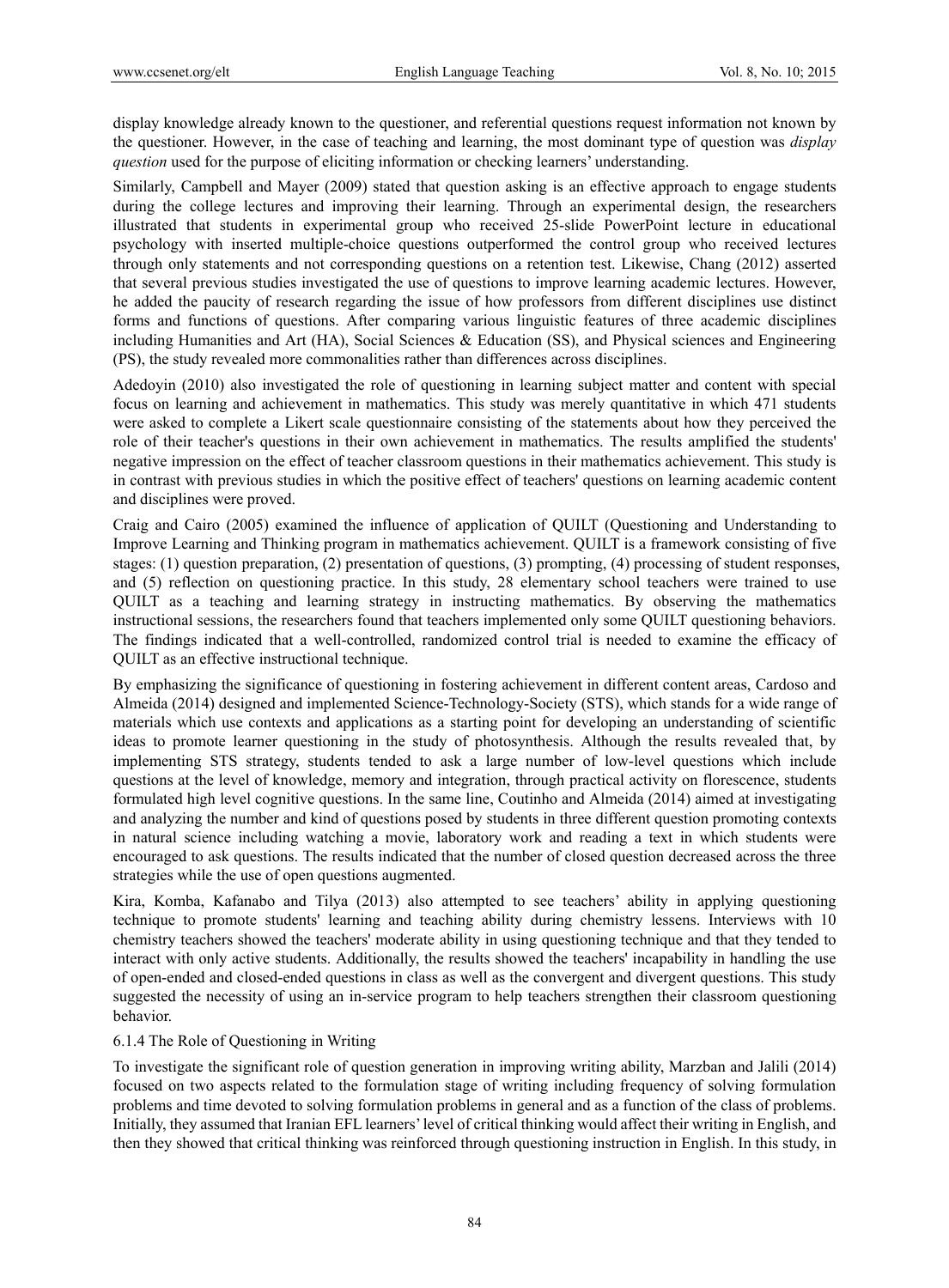six weeks, learners were subjected to a kind of treatment of posing and answering questions in English in harmony with Bloom's taxonomy of educational goals. Although question instruction paved the way for spending much more time on refining and amending the class of problems, it showed no significant impact on the frequency of solving problems which was assumed in the beginning of the study.

Arguably, by accepting the idea that good writing is derived from good thinking, Etemadzadeh, Seifi, and Roohbakhsh Far (2013) attempted to investigate the impact of questioning technique on developing critical thinking in second language learners and consequently enhancing the writing process. The participants in this study were 60 Malaysian secondary students particularly selected from lower achievers. The study aimed at empowering them and facilitating their learning process. However, classification based on gender, race, ethnicity, or social background was ignored. After exposing students to two-week treatments in which the types of questions and their use were taught, the researchers observed an outstanding improvement in the quality of the students' writing. Moreover, the study showed that by using such technique, the students could actively participate in the discussion and in meaningful communicative language.

#### 6.1.5 The Role of Questioning in Promoting Metacognition

Choi, Land and Turgeon (2005) proposed a peer-questioning scaffolding framework to facilitate reflective thinking and metacognition. This study focused on providing online scaffolding as a treatment to increase the frequency of student questioning behavior during online instruction by promoting metacognition and thinking. Using an experimental design and focusing on thirty-nine students who studied Management Science, the study revealed that peer-questioning scaffolding was influential in increasing the frequency of student questioning during discussion but had no such effect on the quality of questions and learning outcomes. Similarly, by drawing on the theory of metacognition, Deed (2009) stated that strategic questions are useful in providing metacognitive knowledge and enabling teachers to examine a learning experience. It was concluded that the use of strategic questions was a helpful reflective approach to learning.

Byun, Lee, and Cerreto (2014) also attempted to investigate the impact of applying different question-prompt strategies on enhancing metacognitive skill and specifically their performance on an ill-structured problem solving task. The participants in this study were categorized into three groups that received different treatments. One group was exposed to instructor-generated question prompts, the other was organized based on peer-generated questions and the third developed their own questions but by the help of instructor. The study revealed that instructor-generated question prompts were effective in promoting metacognitive skills and thus better performance in ill-structured problem solving. Based on these studies, three techniques emerged to promote metacognitive skills through questioning which are demonstrated in Figure 4.



Figure 4. The questioning techniques that affect metacognitive skills

## *6.2 Results: Answering Research Question 2*

Kim (2010) investigated the role of scaffolding through questioning in the linguistic and cognitive development of ESL students. The study observed two teachers' questioning behaviors during three years and also their students' learning process. Through constant comparative analysis of data, three themes emerged. In fact, the results indicated that teachers used questions to share their own expectations for establishing a supportive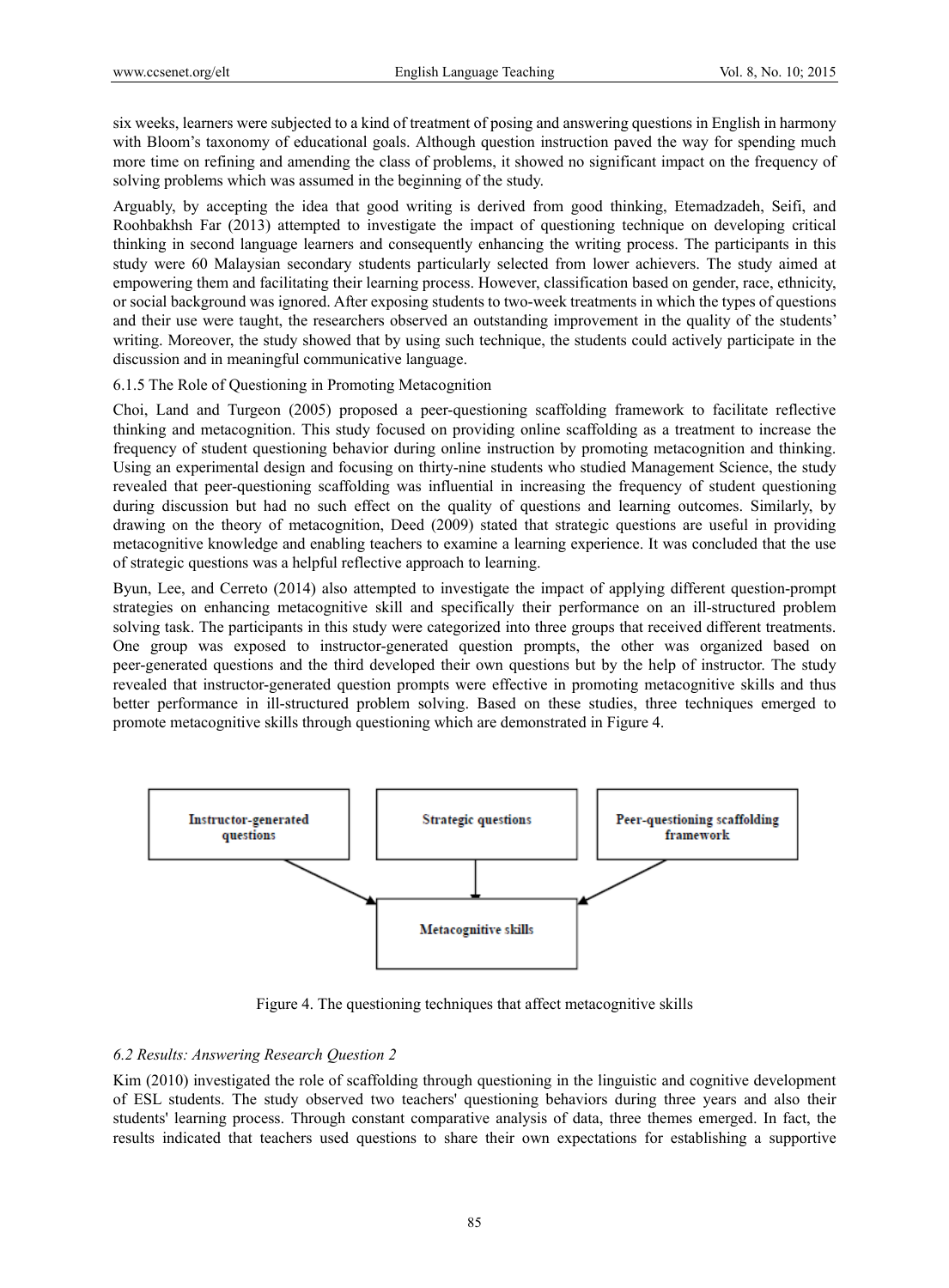classroom environment, to deepen student understanding of input and to engage students in sharing their personal experiences. These two teachers utilized coaching, facilitating and collaborating questions to assist students' language learning. The findings also suggested that the teachers' questioning behavior positively influenced students' engagement in their own language learning. Likewise, Yaqubi and Mozaffari (2011) examined how EFL teachers can scaffold learning process through questioning. Seven intermediate-level teachers participated in this study. Through videotaping the classroom interactions and the teachers' practices and then the microanalysis of transcripts, the study revealed the frequent use of four question types which were simplifying questions, promoting questions and asking for agreement questions, and provided evidence that these different question types improved students' learning considerably.

#### **7. Conclusion**

This systematic review analyzed empirical studies conducted on the issue of questioning as a high-level cognitive process since 1974 to 2014. The chief reason behind this review was to depict the role of questioning, both student- and teacher-generated questions, in education and various learning areas. In an attempt to answer the first research question with respect to the learning/literacy areas affected by questioning, several key themes from these studies emerged which are addressed below.

From the studies conducted on the relationship between questioning and critical thinking, the following issues were revealed. Asking higher level questions is absolutely necessary for the development of learners' critical thinking ability. Learners use questioning to remove uncertainties and seek novel ideas. It was found that teachers used Socratic questioning method, verbal jigsaw, semantic tapestry and framing for enhancing their learners' critical thinking ability. In some cases, teachers' inappropriate questions hinder critical thinking. One problem which was observed was that some teachers were not aware of the existence of Socratic questioning, which is one of the most significant questioning strategies, and thus they did not employ it in their classrooms.

With respect to the role of questioning in reading comprehension, the reviewed studies illustrated the following notions: Most students ask lower-level questioning strategies which address knowledge and memory and fail to pose higher-level questions. This is unfortunate owing to the fact that higher-level cognitive questions, such as reasoning, inferential and elaborative questions highly contribute to deep comprehension and comprehension of more elaborate texts. Students' inability in deep text processing is assumed to be the prime reason of their weakness in asking strategic questions. Self-questioning improves reading comprehension and contributes to active reading. In analyzing teacher questioning, the literature shows that the most frequent and dominant type of questioning strategy used in classrooms is display questions which address lower-level cognitive processes and have predictable answers. Three questioning strategies were found to be influential in deep comprehension: Questioning the Author, Socratic Method and reciprocal teaching. Studies on teachers' questioning also revealed that chunking, questioning aloud strategies and guestion-generation strategy instruction all improve readers' comprehension level.

Subject matter learning was another area of research that is influenced by questioning strategies. The literature showed the impact of questioning strategies in higher achievement levels in Science, Mathematics, Chemistry and Biology. Specifically, QUILT strategy was highly influential for mathematics students. It was revealed that questioning behavior have high impacts on the quality of content-based instruction and learning from academic lectures. The shortcoming that was observed was that many teachers were incapable of asking open-ended, divergent and convergent questions which call for in-service programs to help teachers strengthen their classroom questioning behavior. With respect to students' attitude toward teachers' questioning, few students have a negative evaluation of the role of teachers' questioning in enhancing learning from text.

The role of questioning strategies in students' writing ability and metacognitive knowledge development was also illustrated by studies conducted on questioning. Studies have shown that high-level questions improve critical thinking and critical thinking, in turn, improves students' writing ability. Also, strategic questioning has proved to be useful in developing metacognitive awareness. Teacher-generated question prompts are effective in promoting metacognitive skills.

There are shortcomings and gaps in research on questioning. There seems to be a scarcity of research on the role of questioning in listening comprehension. Also, few studies have been conducted on questioning in social sciences with the exception of language and linguistics-related disciplines. Hence, future researches are recommended to conduct studies on the role of questioning behavior in social sciences and listening and lecture comprehension. Moreover, it is suggested that future researchers explore the role of students' questioning in text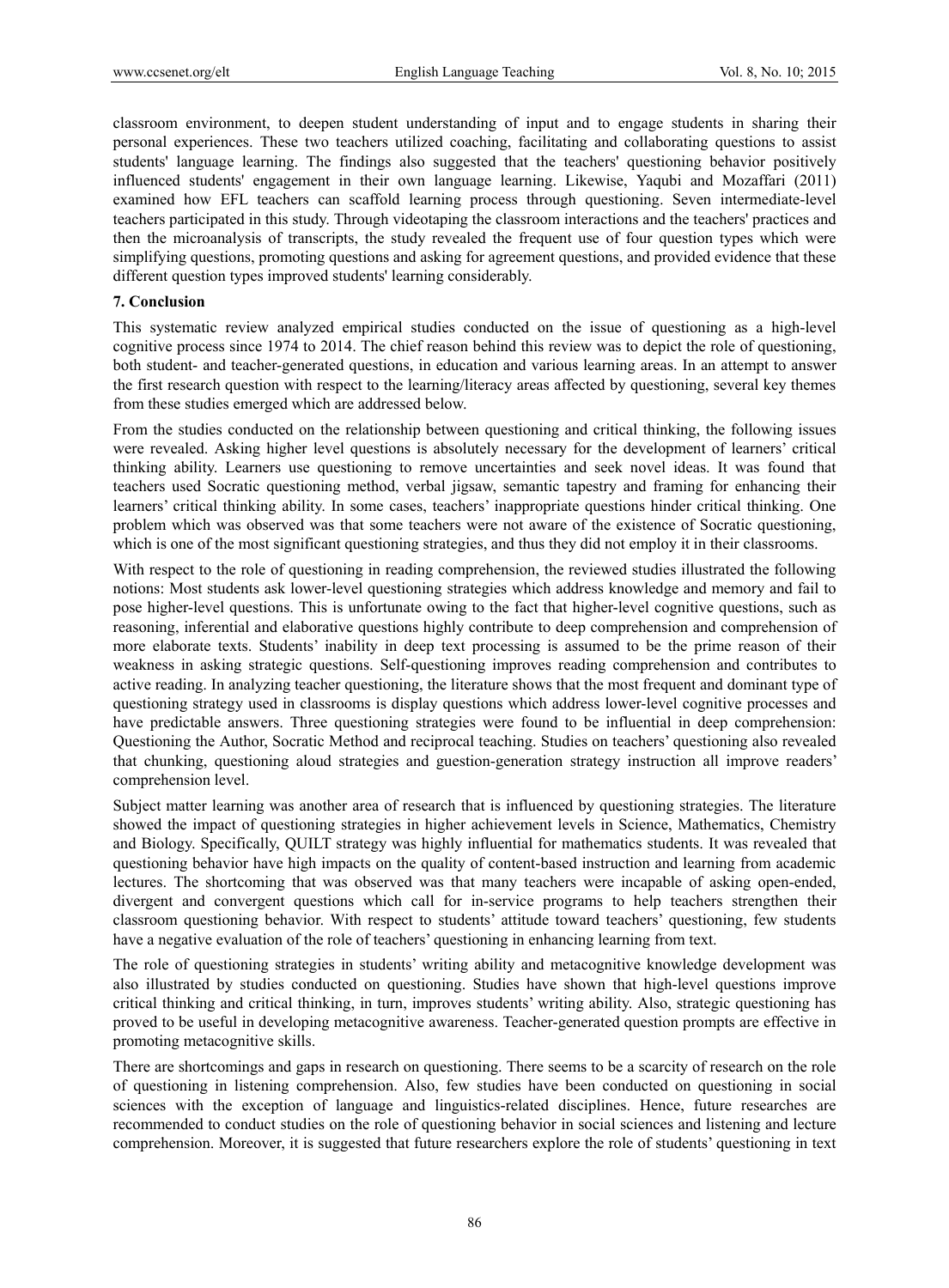comprehension owing to the fact that the majority of studies on questioning have focused on teacher questioning.

#### **References**

- Adams, M. J. (1993). *Beginning to read: An overview*. In R. Beard (Ed.), *Teaching literacy balancing perspectives* (pp. 204-215). London: Hodder and Stoughton.
- Akkaya, N., & Demirel, M. (2012). Teachers' candidates' use of questioning skills in during-reading and post-reading strategies. *Procedia - Social and Behavioral Sciences, 46*, 4301-4305*.* http://dx.doi.org/10.1016/j.sbspro.2012.06.244
- Aschner, M. J. (1961). Asking questions to trigger thinking. *NEA Journal, 50*, 44-46.
- Al-Darwish, S. (2012). The role of teacher questions and the Socratic method In EFL classrooms in Kuwait. *World Journal of Education, 2(*4), 76-84. http://dx.doi.org/10.5430/wje.v2n4p76
- Adedoyin, O. (2010). An investigation of the effects of teachers' classroom questions on the achievements of students in mathematics: Case study of Botswana community junior secondary schools. *European Journal of Educational Studies, 2*(3), 313-329.
- Almeida, A. P. (2010a). Questioning patterns and teaching strategies in secondary education. *Procedia Social and Behavioral Sciences, 2*, 751-756. http://dx.doi.org/10.1016/j.sbspro.2010.03.096
- Almeida, A. P. (2010b). Classroom questioning: Teachers' perceptions and practices. *Procedia Social and Behavioral Sciences, 2*, 305-309. http://dx.doi.org/10.1016/j.sbspro.2010.03.015
- Almeida, A. P. (2012) Can I ask a question? The importance of classroom questioning. *Procedia Social and Behavioral Sciences, 31*, 634-638. http://dx.doi.org/10.1016/j.sbspro.2011.12.116
- Baleghizadeh, S. (2011). The Impact of students' training in questioning the author technique on EFL reading comprehension. *Procedia - Social and Behavioral Sciences, 29*, 1668-1676. http://dx.doi.org/10.1016/j.sbspro.2011.11.410
- Barrera, M., Liu, K., Thurlow, M., & Chamberlain, S. (2006). *Use of chunking and questioning aloud to improve the reading comprehension of English language learners with disabilities.* Minneapolis, MN: University of Minnesota, National Center on Educational Outcomes.
- Byun, H., Lee, J., & Cerreto, F. (2014). Relative effects of three questioning strategies in ill-structured, small group problem solving. *Instructional Science, 42*(2), 229-250. http://dx.doi.org/10.1007/s11251-013-9278-1
- Campbell, J., & Mayer, R. (2009). Questioning as an instructional method: Does it affect learning from lectures? Applied *Cognitive Psychology, 23*, 747-759. http://dx.doi.org/10.1002/acp.1513
- Cardosoa, M., Almeida, P. (2014). Fostering student questioning in the study of photosynthesis. *Procedia Social and Behavioral Sciences, 116*, 3776-3780. http://dx.doi.org/10.1016/j.sbspro.2014.01.840
- Cavanaugh, M. P., & Warwick, C. (2001). Questioning is an art. *Language Arts Journal of Michigan*, *17*(2), 35-38. http://dx.doi.org/10.9707/2168-149X.1320
- Chang, Y. (2012). The use of questions by professors in lectures given in English: Influences of disciplinary cultures. *English for Specific Purposes, 31*, 103-116. http://dx.doi.org/10.1016/j.esp.2011.08.002
- Chin, C. (2007). Teacher questioning in science classrooms: Approaches that stimulate productive thinking. *Journal of Research in Science Teaching, 44*(6), 815-843. http://dx.doi.org/10.1002/tea.20171
- Chin, C., & Osborne, J. (2008). Students' questions: A potential resource for teaching and learning science. *Studies in Science Education, 44*, 1-39. http://dx.doi.org/10.1080/03057260701828101
- Choi, I., Land, S. M., & Turgeon, A. J. (2005). Scaffolding peer-questioning strategies to facilitate metacognition during online small group discussion. *Instructional Science, 33*, 483-511. http://dx.doi.org/10.1007/s11251-005-1277-4
- Coutinhoa, M., & Almeida, P. (2014). Promoting student questioning in the learning of natural sciences. *Procedia - Social and Behavioral Sciences, 116*, 3781-3785. http://dx.doi.org/10.1016/j.sbspro.2014.01.841
- Craig, J., & Cairo, L. (2005). *Assessing the relationship between questioning and understanding to improve learning and thinking (QUILT) and student achievement in mathematics: A pilot Study*. Appalachia Educational Laboratory at Edvantia, Inc. Charleston, West Virginia.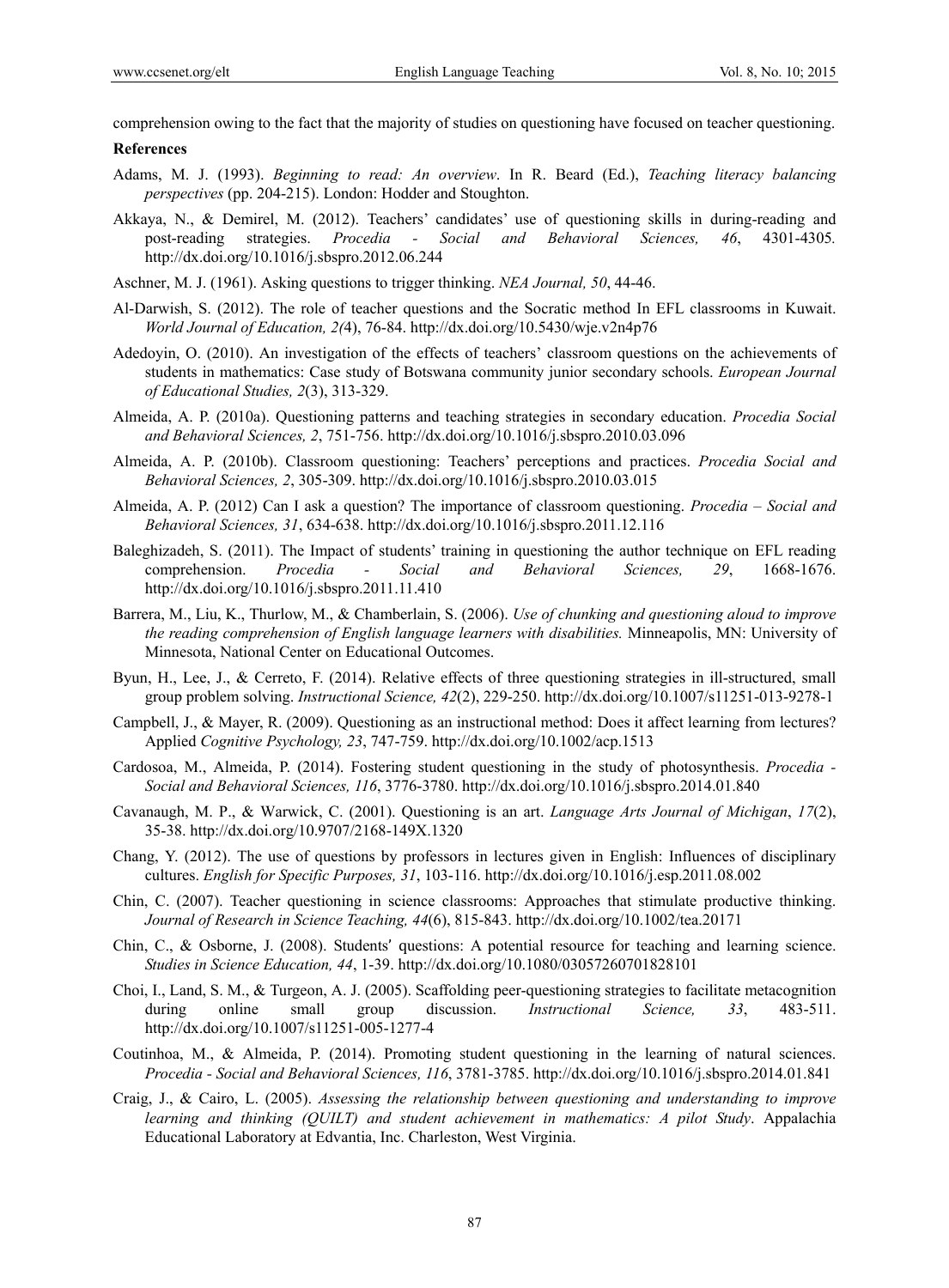- Craig, S. D., Sullins, J., Witherspoon, A., & Gholson, B. (2006). The deep-level-reasoning-question effect: The role of dialogue and deep-level-reasoning questions during vicarious learning. *Cognition and Instruction, 24*(4), 565-591. http://dx.doi.org/10.1207/s1532690xci2404\_4
- Culligan. N. (2005). *Theoretical Understandings of Adult Literacy: A Literature Review. Palmerston North:* Masscy University.
- Day, R., & Park, G. S. (2005). Developing reading comprehension questions. *Reading in a Foreign Language, 17*(1), 60-73.
- Deed, C. (2009). Strategic Questions: A means of building metacognitive language. *International Journal of Teaching and Learning in Higher Education,* 20(3), 481-487.
- Dorkchandra1, D. (2013). The effects of question generating strategy instruction on EFL freshmen's reading comprehension and use of English tenses. *Journal of Liberal Arts, 5*(2), 32-45.
- Eason, S. H., Goldberg, L. F., Young, K. M., Geist, M. C., & Cutting, L. E. (2012). Reader–text interactions: How differential text and question types influence cognitive skills needed for reading comprehension. *Journal of educational psychology, 104*(3), 515-528. http://dx.doi.org/10.1037/a0027182
- Etemadzadeha, A., Seifi S., & Roohbakhsh Far, H. (2013). The role of questioning technique in developing thinking skills: The ongoing effect on writing skill. *Procedia - Social and Behavioral Sciences, 70,*  1024-1031. http://dx.doi.org/10.1016/j.sbspro.2013.01.154
- Evidence for Policy and Practice Information and Co-ordinating Centre (EPPI-Centre). (2007). *EPPI-Centre methods for conducting systematic reviews*. London: EPPI-Centre, Social Science Research Unit, Institute of Education, University of London.
- Farahani, D. B., & Mirsharifi, F. (2008). Effective and less effective teacher questioning and corrective feedback behavior in an EFL context. *Pazhuhesh-e Zabanha-ye Khareji, 41*, 5-23.
- Feng, Z. (2013). Using teacher questions to enhance EFL students' critical thinking ability. *Journal of Curriculum and Teaching, 2*(2), 147-153.
- Fulcher, G. (2010). *Practical Language Testing.* London: Hodder Education.
- Godfrey, K. A. (2001). *Teacher questioning techniques, student responses and critical thinking*. Master's Thesis, Portland State University.
- González, A. L. (2010). Researching classroom questioning. *Encuentro, 19*, 52-59.
- Goodman, K. S. (1967). Reading: A psycholinguistic guessing game. *Journal of the reading specialist, 6*(1), 126-135. http://dx.doi.org/10.1080/19388076709556976
- Goody, J. (1986). *The Logic of Writing and the Organization of Society*. Cambridge: Cambridge University Press. http://dx.doi.org/10.1017/CBO9780511621598
- Goody, J. (1987). *The Interface between the Written and the Oral*. Cambridge: Cambridge University Press.
- Graesser, A., & Olde. (2003). How does one know whether a person understands a device? The quality of the questions the person asks when the device breaks down. *Journal of Educational Psychology, 95*, 524-536. http://dx.doi.org/10.1037/0022-0663.95.3.524
- Griffee, D. (2011). Exploring a question and answer pedagogical model for International Teaching Assistant (ITA) Training*. Texas papers in Foreign Language Education, 15*(1), 17-29.
- Hussin, H. (2006). Dimensions of questioning: A qualitative study of current classroom practice in Malaysia. *Tesl-EJ, 1*0(2), 1-17.
- Kim, Y. (2010). Scaffolding through questions in upper elementary ELL learning. *Literacy Teaching and Learning, 15*(1 & 2), 109-137.
- King, A. (1992). Comparison of self-questioning, summarizing, and notetaking-Review as strategies for learning from lectures. *American Educational Research Journal, 29*(2), 303-323. http://dx.doi.org/10.3102/00028312029002303
- King, A. (1994). Guiding knowledge construction in the classroom: Effect of teaching children how to question and explain. *American Educational Research Journal, 31*, 338-368.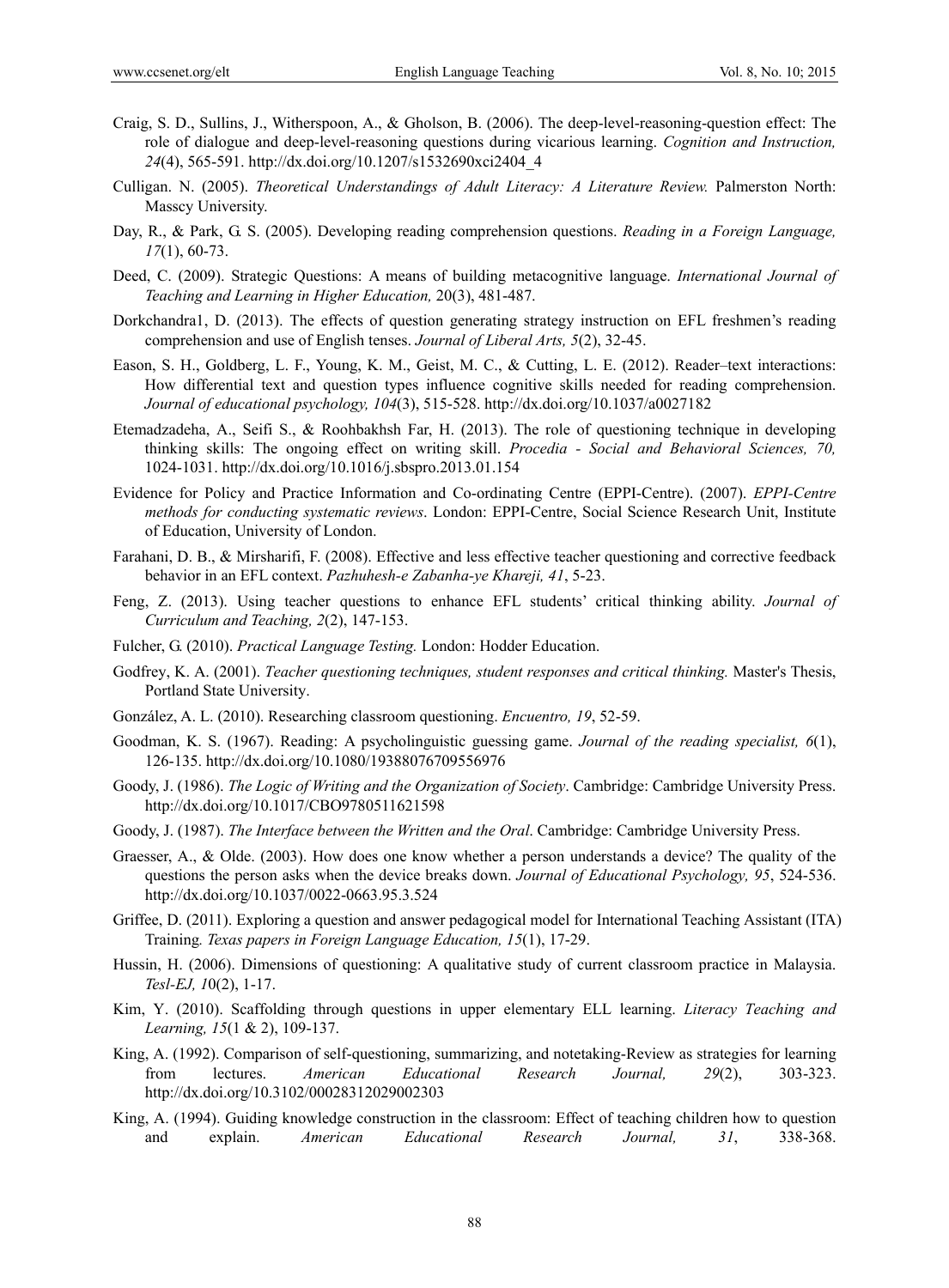http://dx.doi.org/10.3102/00028312031002338

- Kintsch, W. (1998). *Comprehension: A paradigm for cognition.* New York: Cambridge University Press.
- Kintsch, W., & Welsch, D. M. (1991). The construction–integration model: A framework for studying memory for text. In W. E. Hockley, & S. Lewandowsky (Eds.), *Relating theory and data: Essay on human memory in honor of Bennett B. Murdock* (pp. 367-385). Hillsdale, NJ: Lawrence Erlbaum Associates, Inc.
- Kira, E., Komba, S., Kafanabo, E., & Tilya, F. (2013). Teachers' questioning techniques in advanced level chemistry lessons: A Tanzanian perspective. *Australian Journal of Teacher Education, 38*(12), 65-79. http://dx.doi.org/10.14221/ajte.2013v38n12.7
- Klem, A. M., & Connell, J. P. (2004). Relationship matter: Linking teacher support to student engagement and achievement. *Journal of School Health, 74*(4), 262-273. http://dx.doi.org/10.1111/j.1746-1561.2004.tb08283.x
- Larson, J. (1996). Challenging autonomous models of literacy: Street's call to action. *Linguistics and Education, 8*, 439-445. http://dx.doi.org/10.1016/S0898-5898(96)90020-0
- Marzano, R. J., Pickering, D. J., & Pollock, J. E., (2001). *Classroom instruction that works: Research-based strategies for increasing student achievement*. Alexandria, VA: ASCD
- Marzban, A., & Jalili, Z. (2014). The Impact of teaching questioning on the Iranian EFL learners' problem-solving in writing. *Theory and Practice in Language Studies, 4*(5), 958-964. http://dx.doi.org/10.4304/tpls.4.5.958-964
- Marzola, E. S. (1988). Interrogating the text: Questioning strategies designed to improve reading comprehension. *Journal of reading, writing, and learning disabilities international, 4*(4), 243-258. http://dx.doi.org/10.1080/0748763880040403
- McDade, S. A. (1995). Case study pedagogy to advance critical thinking. *Teaching of Psychology, 22*(1), 9-10. http://dx.doi.org/10.1207/s15328023top2201\_3
- Meng, J., Zhao, T., & Chattouphonexay, A. (2012). Teacher questions in a content-based classroom for EFL young learners. *Theory and Practice in Language Studies, 2*(12), 2603-2610. http://dx.doi.org/10.4304/tpls.2.12.2603-2610
- Miciano, R. (2004). Self-questioning and prose comprehension: A Sample case of ESL reading. *Asia Pacific education review, 2*(3), 210-216.
- Nelson-LeGall, S., & Glor-Scheib, S. (1985). Help-seeking in elementary classrooms: An observational study. *Contemporary Educational Psychology, 10*, 58-71. http://dx.doi.org/10.1016/0361-476X(85)90006-2
- Newman, R. S. (1992). Goals and self-regulated learning: What motivates children to seek academic help? In M. L. Maehr, & P. R. Pintrich (Eds.), *Advances in motivation and achievement: Goals and self-regulatory processes?* Greenwich, CT: JAI Press.
- Otero, J., & Kintsch, W. (1992). Failures to detect contradictions in text: What readers believe vs. what they read. *Psychological Science, 3*, 229-234. http://dx.doi.org/10.1111/j.1467-9280.1992.tb00034.x
- Palincsar, A. S., & Brown, A. (1984). Reciprocal teaching of comprehension-fostering and comprehension-monitoring activities. *Cognition and Instruction, 1*, 117-175. http://dx.doi.org/10.1207/s1532690xci0102\_1
- Parker, M., & Hurry, J. (2007) Teachers' use of questioning and modeling comprehension skills in primary classrooms, *Educational Review, 59*(3), 299-314. http://dx.doi.org/10.1080/00131910701427298
- Pate, M. L., & Miller, G. (2011). Effects of regulatory self-questioning on secondary-level students' problem–solving performance. *Journal of Agricultural Education, 52*(1), 72-84. http://dx.doi.org/10.5032/jae.2011.01120
- Perez, B. (Ed.) (2004). *Sociocultural contexts of language and literacy* (2nd ed). Mahwah, NJ: Erlbaum.
- Rosenshine, B., Meister, C., & Chapman, S. (1996). Teaching students to ask questions: A review of intervention studies. *Review of Educational Research, 66*, 181-221. http://dx.doi.org/10.3102/00346543066002181
- Roth, W. M. (1996). Teacher questioning in an open-inquiry learning environment: Interactions of context,